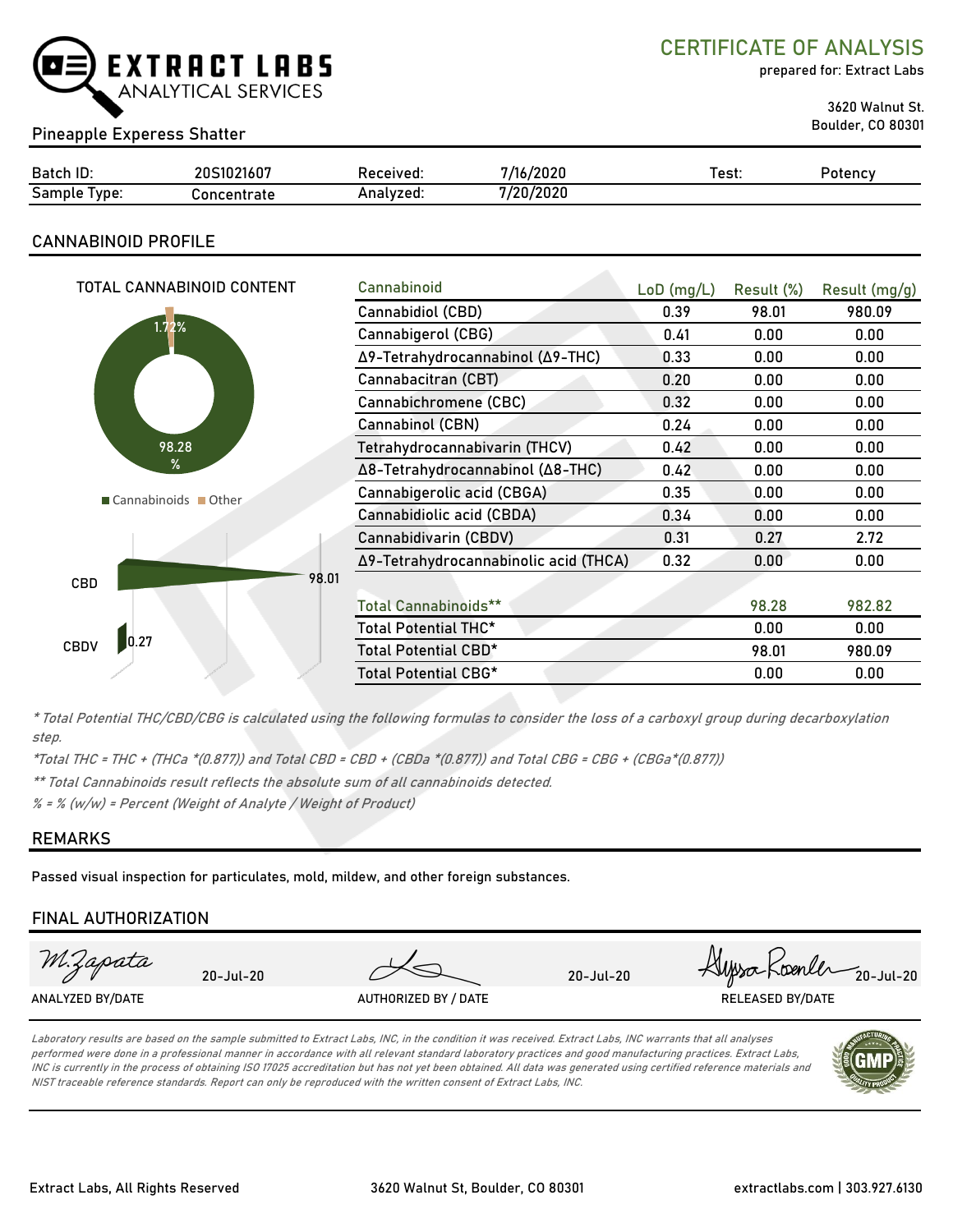

CERTIFICATE OF ANALYSIS

prepared for: Extract Labs

 3620 Walnut St. Boulder, CO 80301

## Pineapple Express Shatter

| Batch ID:      | $\sqrt{2}$<br>∍חר<br>5 I I<br>ZI6U. | Received: | /2020<br>,,, | Test. | Residual<br>Solvents |
|----------------|-------------------------------------|-----------|--------------|-------|----------------------|
| Sample<br>vpe: | `oncentrate                         | \nalvzed. | /21/2020     |       |                      |

## RESIDUAL SOLVENTS

| <b>SOLVENT</b>       | <b>REPORTABLE RANGE</b> | <b>RESULT (ppm)</b> |
|----------------------|-------------------------|---------------------|
| Acetone              | 100-1000                | 0.00                |
| Acetonitrile         | 100-1000                | 0.00                |
| Benzene              | $0.2 - 4$               | 0.00                |
| <b>Butanes</b>       | 100-1000                | 0.00                |
| Ethanol              | 100-1000                | 0.00                |
| <b>Ethyl Acetate</b> | 100-1000                | 0.00                |
| Heptane              | 100-1000                | 0.00                |
| <b>Hexanes</b>       | $6 - 120$               | 0.00                |
| Isopropyl Alcohol    | 100-1000                | 0.00                |
| Methanol             | 100-1000                | 0.00                |
| Pentane              | 100-1000                | 0.00                |
| Propane              | 100-1000                | 0.00                |
| Toluene              | $18 - 360$              | 0.00                |
| Xylenes              | 43-860                  | 0.00                |
|                      |                         |                     |

### REMARKS

Passed visual inspection for particulates, mold, mildew, and other foreign substances.

### FINAL AUTHORIZATION

M.Zapata

ANALYZED BY/DATE AUTHORIZED BY / DATE AUTHORIZED BY / DATE RELEASED BY/DATE

21-Jul-20 21-Jul-20  $\frac{1}{21}$  21-Jul-20  $\frac{1}{21}$ 

Laboratory results are based on the sample submitted to Extract Labs, INC, in the condition it was received. Extract Labs, INC warrants that all analyses performed were done in a professional manner in accordance with all relevant standard laboratory practices and good manufacturing practices. Extract Labs, INC is currently in the process of obtaining ISO 17025 accreditation but has not yet been obtained. All data was generated using certified reference materials and NIST traceable reference standards. Report can only be reproduced with the written consent of Extract Labs, INC.